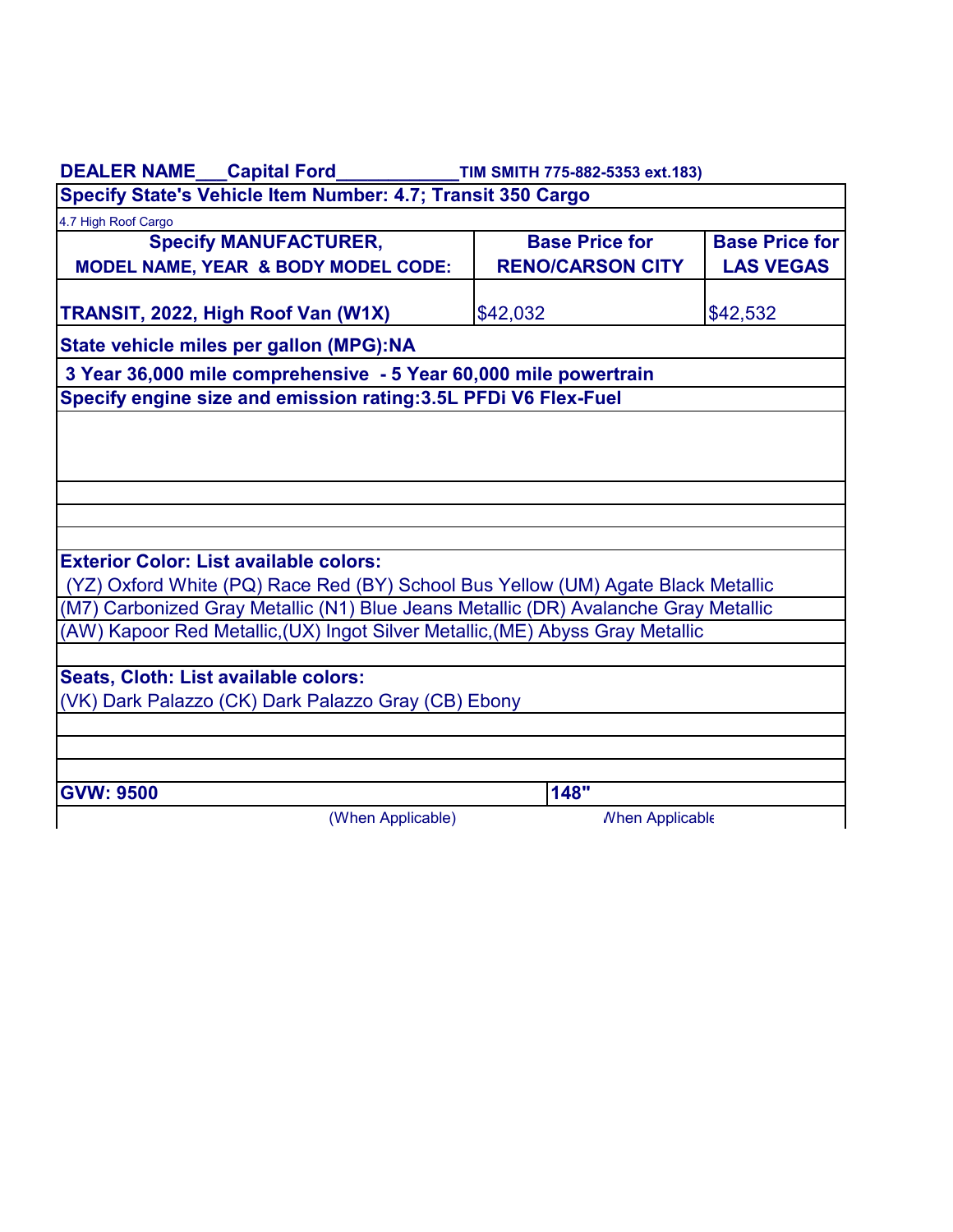## **OPTION PACKAGE PAGE ~ FLEET**

(Use separate page for each package)

|                                                |            | (TIM SMITH 775-882-5353 ext.183) |  |  |
|------------------------------------------------|------------|----------------------------------|--|--|
| <b>Specify State's Vehicle Item Number:4.7</b> |            |                                  |  |  |
| 4.7 Cargo                                      |            |                                  |  |  |
| <b>Option Package Name/Code:</b>               | <b>XLT</b> | \$1,295                          |  |  |
| <b>List Equipment Features Below:</b>          |            |                                  |  |  |
|                                                |            |                                  |  |  |
|                                                |            |                                  |  |  |
|                                                |            |                                  |  |  |
|                                                |            |                                  |  |  |
|                                                |            |                                  |  |  |
|                                                |            |                                  |  |  |
|                                                |            |                                  |  |  |
|                                                |            |                                  |  |  |
|                                                |            |                                  |  |  |
|                                                |            |                                  |  |  |
|                                                |            |                                  |  |  |
|                                                |            |                                  |  |  |
|                                                |            |                                  |  |  |
|                                                |            |                                  |  |  |
|                                                |            |                                  |  |  |
|                                                |            |                                  |  |  |